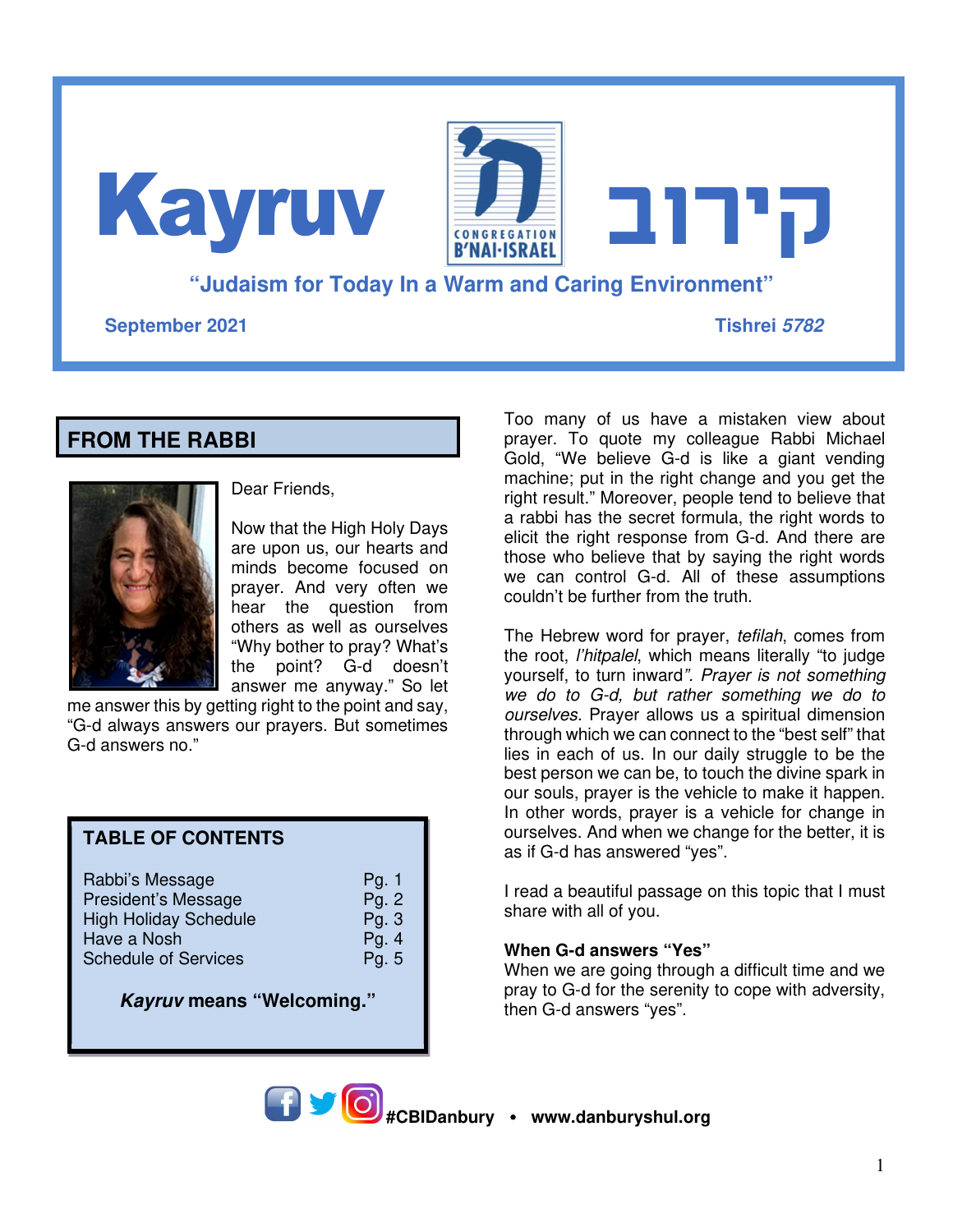When we are coping with difficult people in our lives and we pray for understanding and patience, then G-d answers "yes".

When we face a challenge in our lives and pray for courage to confront whatever we may face, then G-d answers "yes".

When we must make a difficult decision and pray for wisdom to make the correct choice, then G-d answers "yes".

When we face temptation and pray for the selfdiscipline to say no to ourselves, then G-d answers "yes".

When we must make an ethical choice and pray for the strength of character to do the right thing, then G-d answers "yes".

When life has been difficult and we pray for the inner strength to keep going, then G-d answers "yes".

When life has been good to us and we pray for a sense of gratitude and appreciation, then G-d answers "yes".

You see, I believe G-d does answer us. But we need to know how to recognize the answer. More importantly, we need to compose our prayers properly. We must begin our prayers with an understanding of what prayer is really meant to accomplish. When we pray to change ourselves, then there is a good chance that G-d will answer "yes". Humankind has the uniquely Divine gift of being able to connect with the spiritual realm of existence and come away transformed. Prayer is a means to renew ourselves.

As we enter this season of prayer, contemplation and self-reflection I want to wish you all a *Shanah Tovah* and may G-d answer all of your prayers with a resounding "yes"!

Rabbbi Rhonda Nebel

# **RABBI'S OFFICE HOURS**

Rabbi Nebel invites you to meet with her and will be available any day except Wednesday and<br>Shabbat. Please contact her at Shabbat. Please contact her at cbi193clap@gmail.com

# **FROM THE PRESIDENT**



Dear Friends,

Our holiday season is well underway. You may have noticed there's lots going on to ensure the health and safety of our members as well as the health and security of our building.

I want to thank all of our board members for their dedication and caring. Each board member takes his or her job and responsibility very seriously. I shudder to think where we'd be without them and our Committee Chairs: Lori Chefec (Website); Sue Tritter and Fran Kass (Hospitality/Bikur Chlolim); Barbara Weisblatt (Cemetery); Barbara Levitt (Membership); Todd Takken (Endowment); cochairs Sarah Namer & Dr. Charlie Cahn (Ritual); Joe Namer (House).

Thank you to the members who gather, edit and produce our newsletter, Kayruv, every month. What about our cadre of very capable lay members (too many to mention here) who will lead services, chant Torah and/or Haftarah, play gabbai, etc. at a moment's notice. To Cheryl Vanak, our office administrator, who juggles so very much every single day, bless you. This is the hallmark that is CBI. This is why we stand apart from all the rest.

Kudos to my very passionate officers, Julie Leventon (VP); Paul Simon (Financial Secretary); Lois Stein (Treasurer); and Nadja Raver (Recording Secretary). How fortunate are we to have them all on "board". They are the backbone of CBI.

Lastly, I extend a warm embrace to our Rabbi Nebel. A kindred spirit, her support and encouragement have been extraordinary. We are truly blessed to have her as our religious leader. Thank you to all our members for your continued support of this precious institution. Our future is in your hands. These are unprecedented times. Choose love and kindness; and shalom will follow.

Wishing you and yours a sweet, joyful and healthy new year, Isabel K.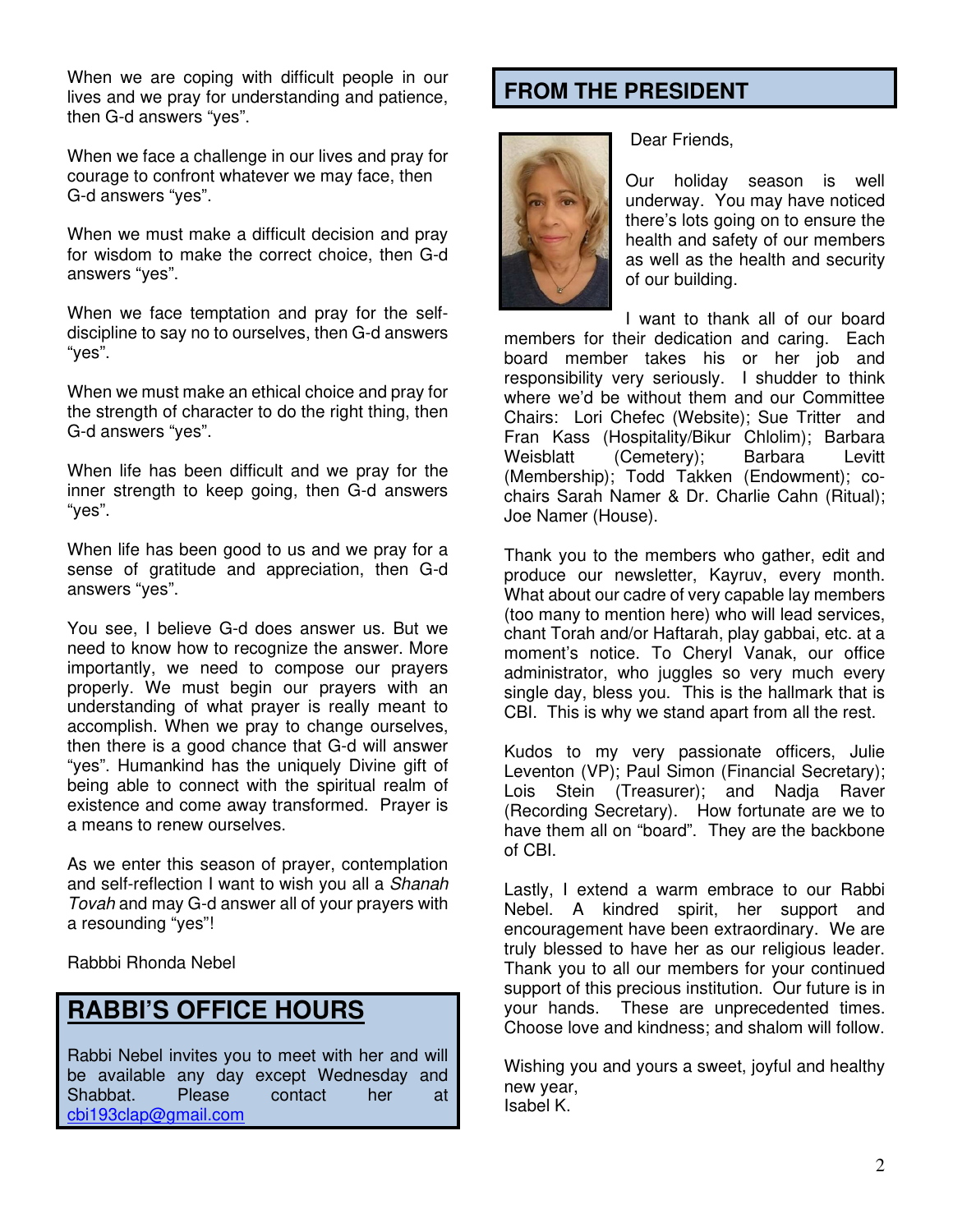### **SEPTEMBER EVENTS**

# **HIGH HOLIDAY SCHEDULE 5782**



#### **ROSH HASHANAH 5782**

Monday, September 6th **Erev Rosh Hashanah** Candle lighting 7:00 PM Evening services begin at 7:30 PM

Tuesday, September 7th Rosh Hashanah Day 1 Morning Services begin at 9:00 AM Candle lighting after 7:58 PM

Wednesday, September 8th Rosh Hashanah Day 2 Morning Services begin at 9:00 AM Holiday ends at 7:56 PM

Sunday, September 12th Tashlich at 12 noon



#### **YOM KIPPUR**

Wednesday, September 15th **Erev Yom Kippur** Candle lighting and fast begin at 6:45 PM Kol Nidrei Services begin at 7:00 PM

Thursday, September 16th Yom Kippur services begin at 9:00 AM Yizkor at around 11:00 AM Mincha and Neilah services begin at 5:00 PM Fast Ends 7:42 PM



Monday, September 20th **Erev Sukkot** Candle lighting 6:36 PM

Tuesday, September 21st Sukkot Day 1 services begin at 9:30 AM Candle lighting after 7:33 PM

Wednesday, September 22nd Sukkot Day 2 services begin at 9:30 AM Holiday ends at 7:32 PM





Monday, September 27th **Erev Shemini Atzeret** Candle lighting at 6:24 PM

Tuesday, September 28th Shemini Atzeret Services 9:30 AM Yizkor around 11:00 AM Candle lighting for Simchat Torah after 7:21 PM

Wednesday, September 29th Simchat Torah Services begin at 9:30 AM Holiday ends at 7:20 PM

**NOTE:** These are ZOOM services only

#### FOR EVERYONE'S HEALTH AND SAFETY:

FACE COVERINGS must be worn indoors by everyone over the age of 2. VACCINATION VERIFICATION is required for entry into the sanctuary. NON-MEMBERS may attend with a CBI member so long as they are pre-registered and masked. CHILDREN UNDER 12 must stay in the sanctuary with their family pod.

For vaccination verification and pre-registration call CBI office 203-792-6161.

We are still offering ZOOM services for those who prefer it. The link will be emailed.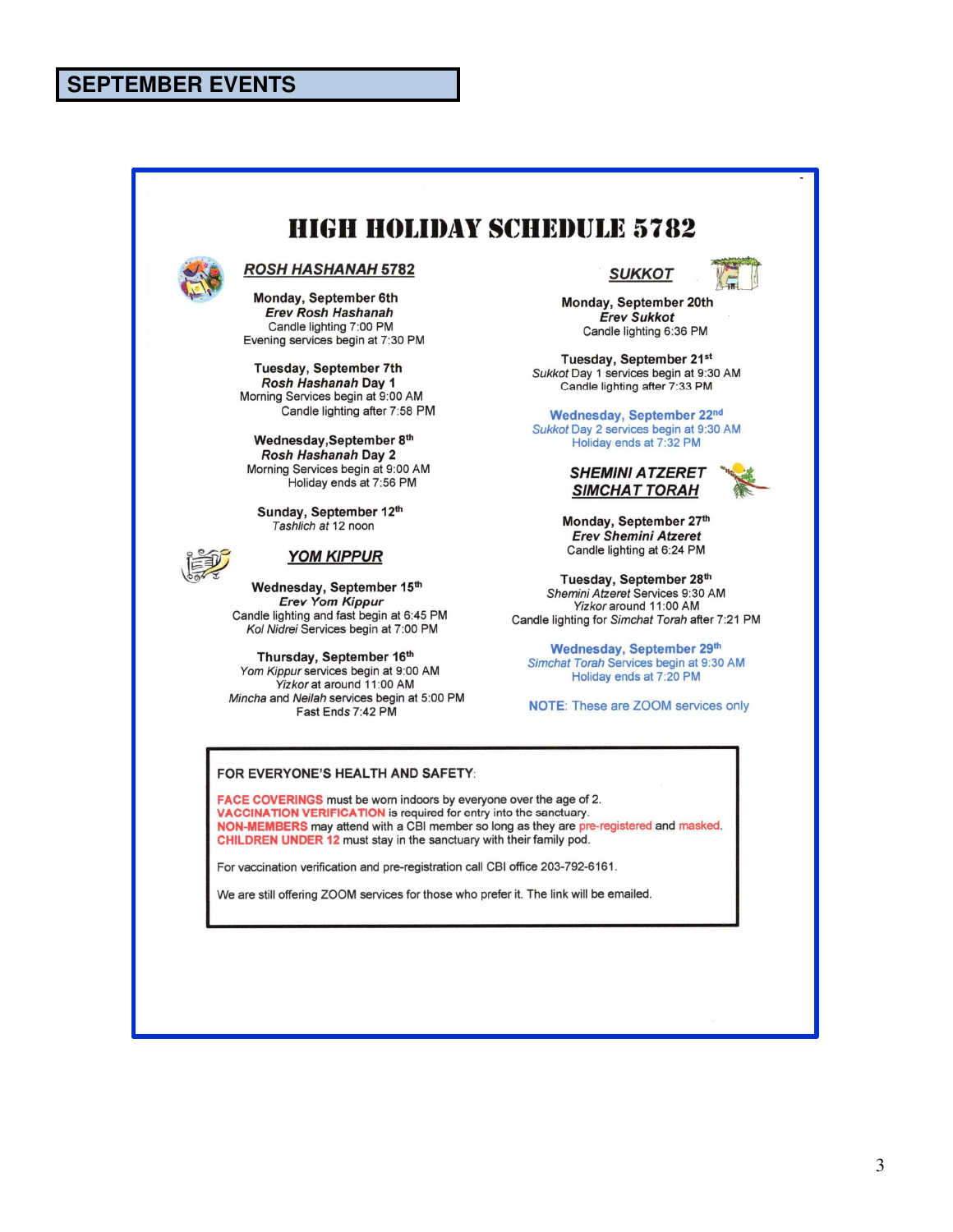## **HAVE A NOSH**

Happy New Year! I sincerely hope it's a healthy and happy year for everyone. If you are planning to share a meal with family and friends this year to celebrate *Rosh Hashanah*, you may want to consider this easy and unusual baked Brie as a fun and festive appetizer. The recipe is from the cookbook Jew-ish, by Jake Cohen. He was on the cover of Hadassah magazine recently, and while it's unusual for a man to be on the cover of their magazine, they selected him for a reason; try this dish, you'll discover why.

And as a reminder, if you have a recipe that you would like to share with the congregation for our "Have a Nosh" column, please e-mail it to the synagogue.

Happy cooking!

### **Apples-and-Honey Baked Brie**

8 Tablespoons (1 stick) unsalted butter 2 small Honeycrisp apples, cored and thinly sliced ¼ cup honey Kosher salt and freshly ground black pepper 6 sheet frozen phyllo dough, thawed and trimmed into 12-inch squares

- 1 (16-ounce) wheel Brie cheese
	- 1. Preheat the oven to 400 F. Line a half sheet pan with parchment paper.
	- 2. In a medium skillet, heat 2 tablespoons of the butter over medium heat. Add the apples and cook, stirring often, until softened and lightly caramelized, 10-12 minutes. Transfer the apples to a bowl and toss with the honey. Season with salt and pepper.
- 3. Melt the remaining 6 tablespoons of butter. On the prepared sheet pan, lay out 1 sheet of the phyllo dough and lightly brush it with some of the melted butter to coat. Lay another sheet of phyllo on top, brush it with butter, and repeat this process until you've layered all 6 sheets of phyllo.
- 4. Place the Brie in the center of the phyllo dough and top it with the apple mixture. Fold the corners of the phyllo sheets toward the center of the Brie, overlapping them to seal, then brush with any remaining melted butter.
- 5. Bake, rotating the pan halfway through, for 20-25 minutes, until golden brown and crisp. Carefully transfer to a platter and serve immediately.